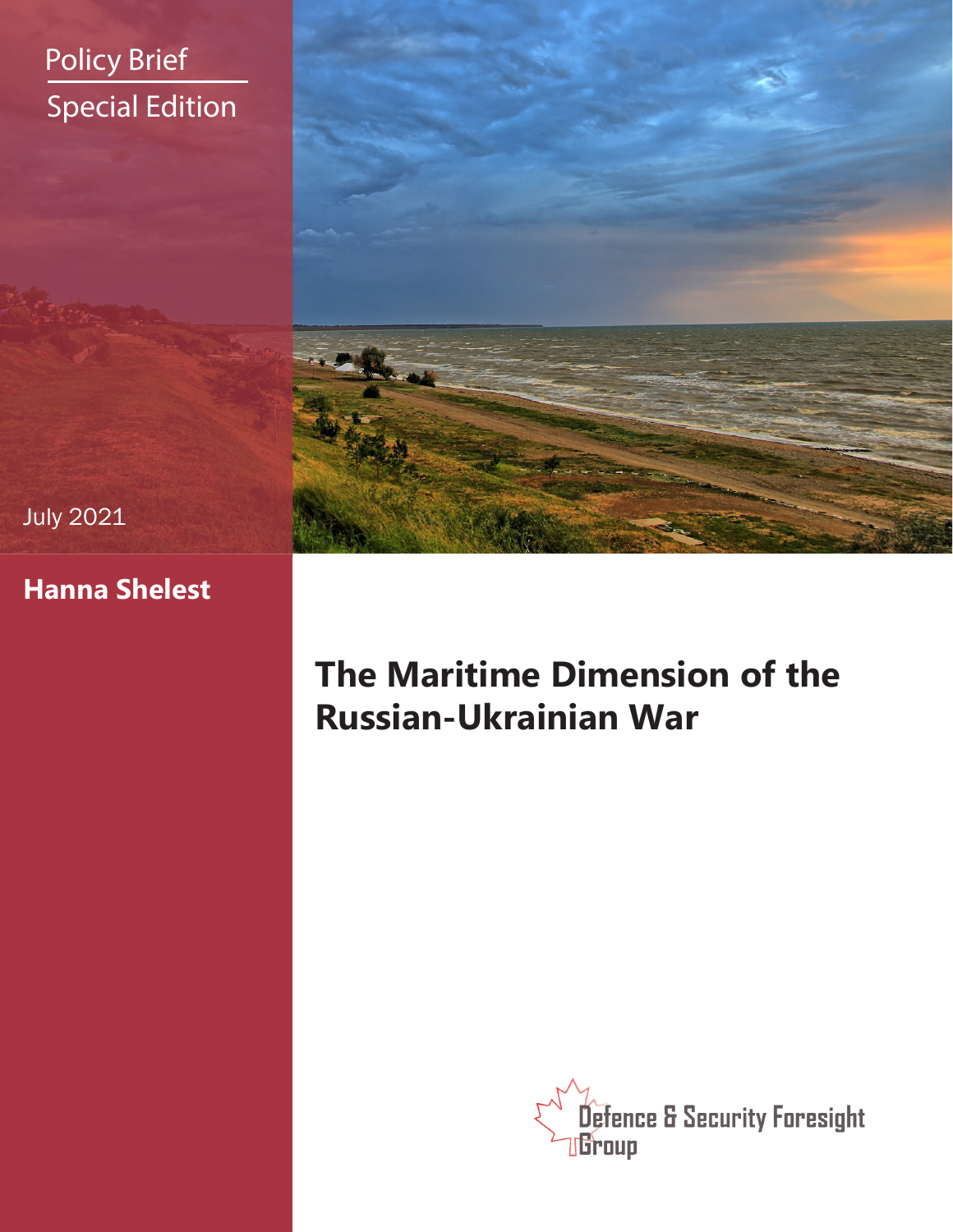## **About the Author**



Hanna Shelest, PhD, Director of Security Programmes at the Foreign Policy Council "Ukrainian Prism" and Editor-in-chief at UA: Ukraine Analytica. Before this, she had served for more than ten years as a Senior Researcher at the National Institute for Strategic Studies under the President of Ukraine, Odesa Branch. In 2014, Dr Shelest was a Visiting Research Fellow at the NATO Defense College in Rome. Previously she had experience in PR and lobbying for government and business, as well as teaching at Odessa National University. Since 2006, Dr Shelest has been a guest lecturer for the George C. Marshall European Center for Security Studies (Germany), Swedish Defence University, National Defence College of the UAE, NATO Defence College (Rome), Diplomatic Academy of Ukraine, World Economic Forum, Friedrich Ebert Foundation seminars, etc. Dr Shelest was an adviser of the Working Group preparing Ukrainian Navy Strategy 2035 and involved in working groups developing Foreign Policy Strategy of Ukraine, Asian Strategy for MFA, and Ukraine's NATO Public Communication Strategy.

#### **FUNDING ACKNOWLEDGEMENT**

This Working Paper is funded by the Defence and Security Foresight Group, which receives funding from the Mobilizing Insights in Defence and Security (MINDS) program designed to facilitate collaboration and mobilize knowledge between the Department of National Defence, the Canadian Armed Forces, and academia and other experts on defence and security issues. Through its Targeted Engagement Grants, collaborative networks, scholarships, and expert briefings, MINDS works and collaborates with key partners to strengthen the foundation of evidence-based defence policymaking. These partnerships drive innovation by encouraging new analyses of emerging global events, opportunities, and crises while supporting a stronger defence and security dialogue with Canadians.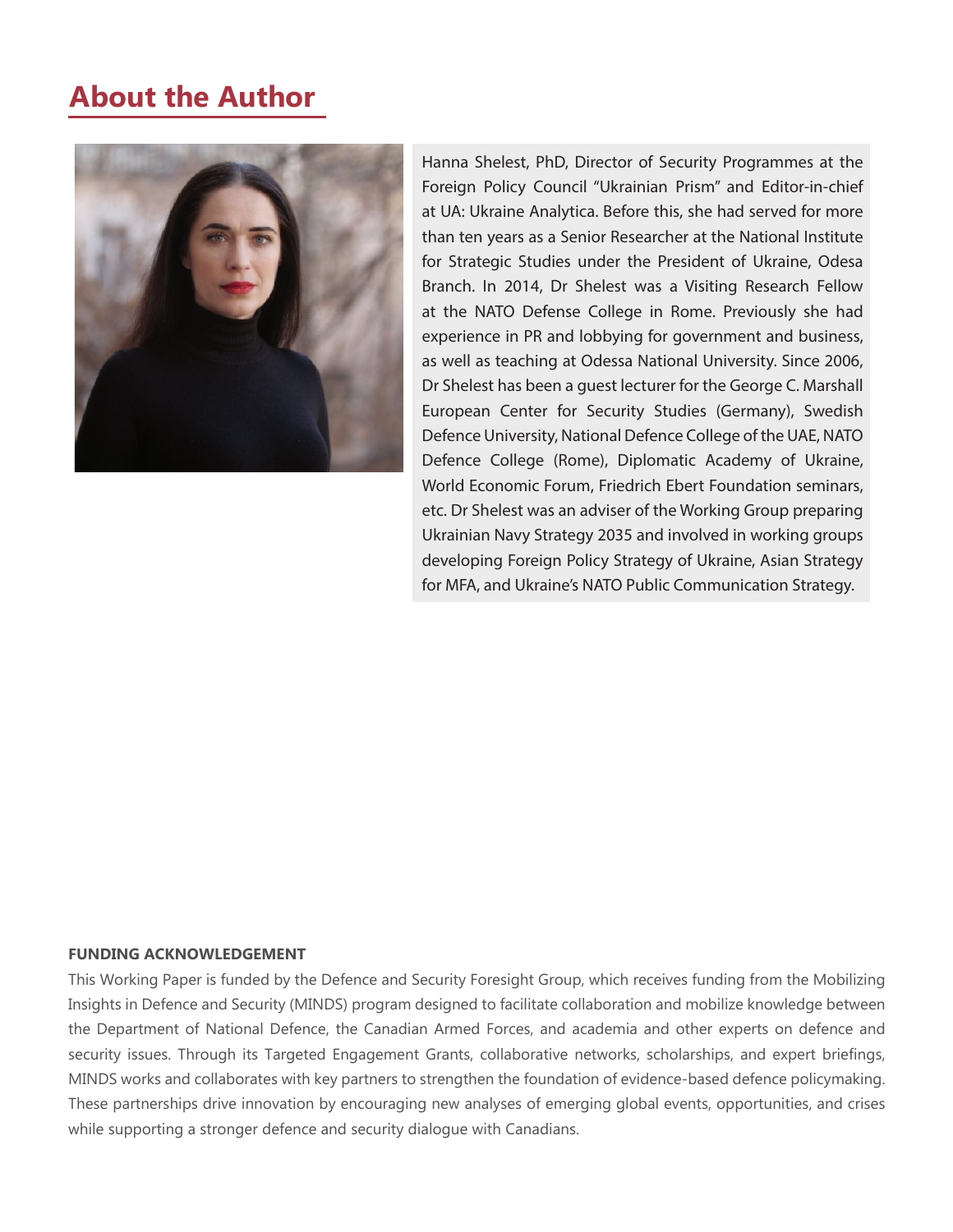#### **INTRODUCTION**

Russian-Ukrainian war has been traditionally analysed in two dimensions - the Crimean occupation and the military activity in Eastern Ukraine. However, a third dimension - maritime – has been developing steadily, presenting higher risks and multiply manifestations.

As the Russian Federation uses Eastern Ukraine and the Black Sea region as a testing ground for many military and hybrid tactics, later applying them in other regions, the maritime dimension of the Ukrainian-Russian war is worthy of study for better understanding Russian actions in the Baltics, Northern Sea, Arctic, Japan Sea, Mediterranean, and elsewhere. The April 2021 military build-up that attracted the attention of all NATO allies demonstrated the significance of the maritime domain for the Russian Federation, as the deployed ships remained despite the announced withdrawal of forces. Moreover, increased activities in the Black Sea region during the last two years give us arguments to consider the maritime domain a full-fledged third theatre of confrontation.

It is necessary to understand that Russian actions in the Black Sea and the Sea of Azov are not aimed only at Ukraine, but first of all to project power against NATO as an organization and against Turkey as an individual state.

#### **BACKGROUND INFORMATION**

The maritime domain of the Russian-Ukrainian conflict attracted the attention of the world media in November 2018, when Russian forces illegally captured three Ukrainian navy boats near the Kerch strait and arrested Ukrainian crews<sup>1</sup>. Despite the decision of the Hamburg Tribunal,<sup>2</sup> Moscow released neither the ships nor the personnel, thus ignoring norms of the international law and international institutions responsible for it. Moscow later released them in a prisoner exchange.

However, other elements of the maritime confrontation do not have the same media attention even though many of them have more serious and far-reaching consequences. These actions include provocations against ships, disturbance of the commercial navigation, manipulation of safety norms, and the periodical closing of the Kerch Strait to navigation by ships sailing under any flag.

From the maritime perspective, we should consider both the Black Sea and the Sea of Azov as a single operational theatre due to their interconnection. Thus to understand the current situation, it is necessary to get back first to the 1997 Russian-Ukrainian treaties that allowed the stationing of the Russian Black Sea Fleet in Crimea for a period of 25 years.<sup>3</sup> At that time, the Ukrainian and Russian

<sup>&</sup>lt;sup>1</sup> H. Shelest, "Kerch Strait incident and its implications for regional security," EaP Think Bridge, *Foreign Policy Council "Ukrainian Prism",* December 2018, http://prismua.org/en/pdf/1012-18/

<sup>&</sup>lt;sup>2</sup> "Case Concerning the Detention of Three Ukrainian Naval Vessels (Ukraine V. Russian Federation)," Provisional Measures, International Tribunal For The Law Of The Sea, Press Release, 25 May 2019, https://www.itlos.org/fileadmin/itlos/documents/press\_ releases\_english/PR\_284\_En.pdf.

<sup>&</sup>lt;sup>3</sup> Угода між Україною і Російською Федерацією про статус та умови перебування Чорноморського флоту Російської Федерації на території України [Treaty between Ukraine and the Russian Federation about the status and conditions of the Russian Federation's Black Sea Fleet stationing at the territory of Ukraine], 1997, Parliament of Ukraine, https://zakon.rada.gov.ua/laws/ show/643\_076#Text.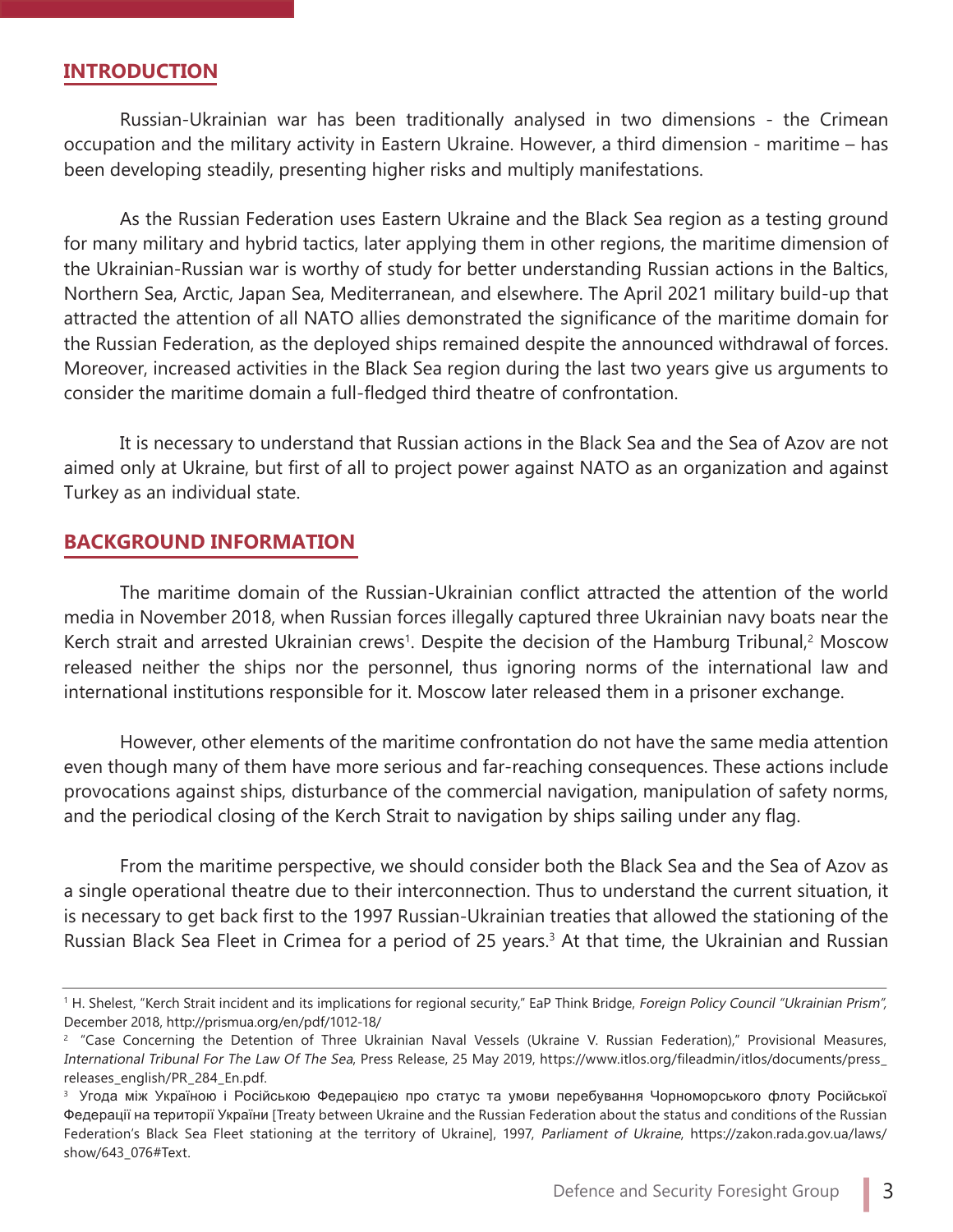navies shared the ports located in Crimea. The conditions of this treaty were extended in 2010 for the next 25 years (up to 2042) because the Ukrainian president at the time, Viktor Yanukovych, was hoping to get a gas supply deal. Since 2014, Ukraine was left with only a quarter of its naval platforms as the Russian Federation captured the rest during the annexation of Crimea. The second important milestone is the year of 2003, when the two countries signed the Treaty of the Sea of Azov and determined the sea as a joint one that would be shared equally without sea borders or territorial waters limitations between them.<sup>4</sup>

The development of its military capabilities in Crimea, a significant build-up and an analysis of its procurement plans give evidence that the Russian Federation considers the Black Sea and the Mediterranean Sea as a single region of operation. The modernization of the Russian Black Sea Fleet is one of the most ambitious elements of the Russian State Arms Procurement program for 2011-2020. Its active militarization of Crimea means that the Russian Federation can project power and threaten up to a 3000km radius. Yet this military development in Crimea is aimed not only at the Black Sea but also at the Mediterranean and the Middle East.

### **CURRENT CONTEXTUAL ANALYSIS**

There are four distinct trends that characterize how the security situation in the maritime domain has developed in the Black Sea since 2014. The trends are sometimes presented separately from one another, but they can unfold in conjunction. These trends are as follows:

#### **A claim of the territorial waters around Crimea.**

After the illegal annexation of Crimea in 2014, the Russian Federation has also been trying to execute its rights to the territorial waters around the peninsula. The Kerch incident in November 2018 was the first such incident of significance. Although the attack happened in the neutral waters, the Russian authorities filed charges against Ukrainian sailors "with illegal border crossing by a group of individuals acting in collusion."5

Far less media attention focused on the regular cases of fishermen boats being captured, with their crew being arrested. These cases happen predominantly in the waters between Kherson and Crimea.6 The last incident happened fifty nautical miles from the Ukrainian port of Ochakov in April 2021.<sup>7</sup>

The third important element is Russian economic activities in the Ukrainian waters around Crimea, including the occupation of oil fields and platforms belonging to the Ukrainian state<sup>8</sup>.

<sup>5 &</sup>quot;Russian Court Jails Captured Ukrainian Sailors for Two Months," Radio Free Europe. 27 November, 2018, https://www.rferl.org/a/ west-rallies-behind-ukraine-calls-on-russia-release-detained-sailors-kerch-azov/29623124.html

<sup>6</sup> For an example, "Ukraine Calls On Russia To Release Detained Fishermen," Radio Free Europe, 18 February, 2020, https://www.rferl. org/a/ukraine-calls-on-russia-to-release-detained-fishermen/30440961.html

<sup>7</sup> "Fishermen detained by FSB in Black Sea return to Ukraine," Ukrinform, 22 April 2021, https://www.ukrinform.net/rubricsociety/3233101-fishermen-detained-by-fsb-in-black-sea-return-to-ukraine.html.

<sup>&</sup>lt;sup>8</sup> "Russia operates captured Ukrainian oil rigs in Ukraine's exclusive economic zone," Informnapalm, 28 March, 2020, https:// informnapalm.org/en/russia-operates-captured-ukrainian-oil-rigs-in-ukraines-exclusive-economic-zone/.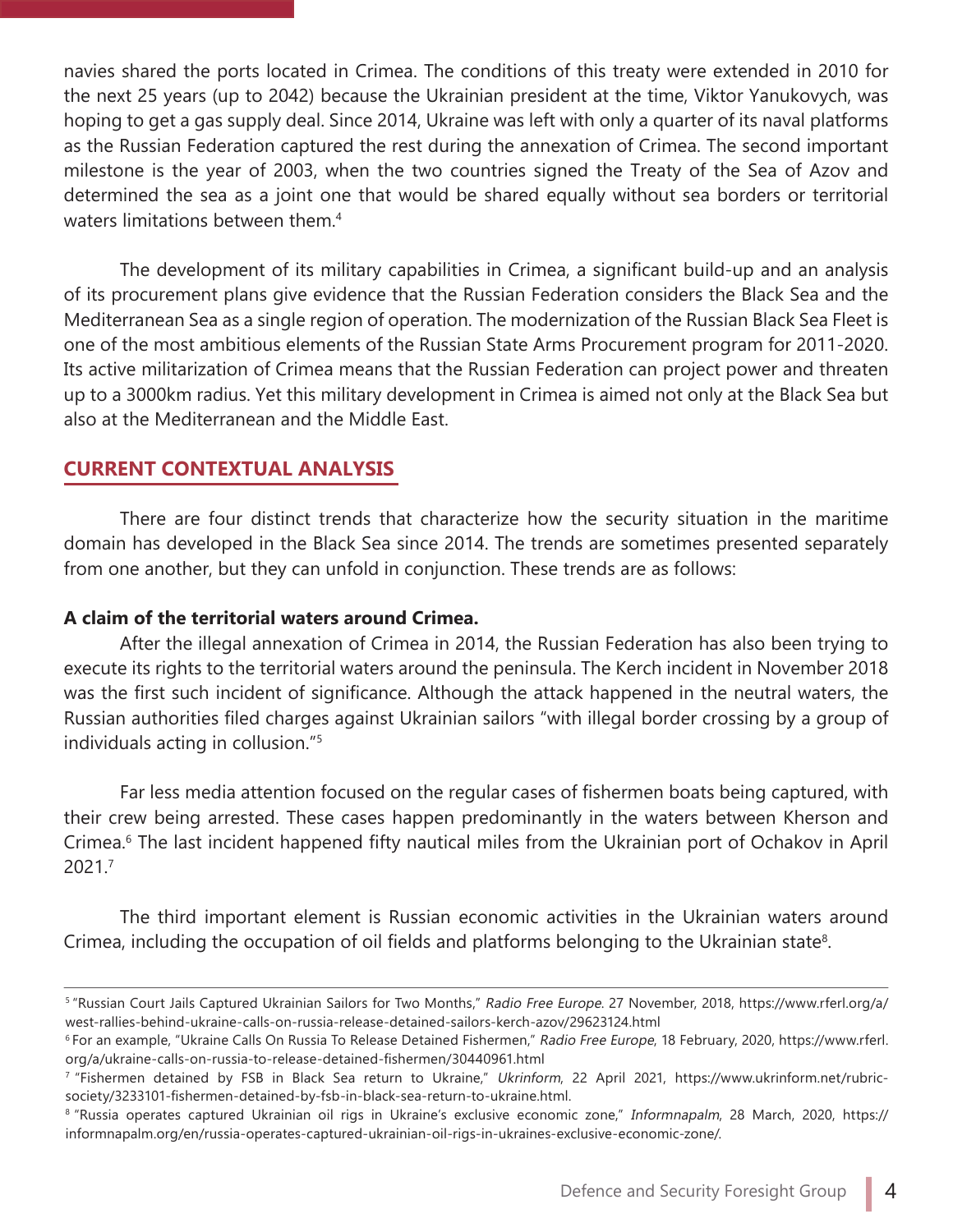#### **Attempts to monopolize the Sea of Azov.**

In violation of the Treaty of Azov and the United Nations Convention on the Law of the Sea (UNCLOS), the Russian Federation conducts regular inspections of ships going to the Ukrainian ports and prevents them from traversing the Kerch Strait.<sup>9</sup> Delays in passing can last up to four days, with no such impediments being put in place for those ships calling at Russian ports. Furthermore, the Russian coast guard has also inspected ships even within the 12 miles zone<sup>10</sup> that would mark Ukraine's territorial waters under international law, but the Treaty of Azov de facto allows it. These incidents take place regularly and have intensified since 2018. They involve ships sailing under all flags, going to or out of the Ukrainian ports of Mariupol and Berdyansk.

Compounding matters is that, in April 2021, the Russian Federation announced the close of the Kerch Strait due to various "exercises" that will last until October 2021. The closure affects all stateowned (official) ships, including those that are Ukrainian.<sup>11</sup> This announcement strictly contradicts the norms of the Treaty of the Sea of Azov, as Ukraine cannot be limited in any way. The problem is that in the Ukrainian case, it also means prohibition for rescue boats, tugs, and some fishery boats.

#### **Provocations against Ukrainian, NATO, and the US Navy ships.**

Provocations against ships in neutral waters as well as dangerous manoeuvres of both ships and airplanes are a new normal of the Black Sea. Such tactics serve to demonstrate capabilities, to bluff, and to provoke incidents, as many of the Russian Federation's actions are physically dangerous to those sailors directly affected.<sup>12</sup>

For example, on 8 May 2021, the State Border Services of Ukraine reported that during the joint US-Ukraine coast guards ships exercise that was taking 100 miles from the shore but within Ukraine's exclusive economic zone, their activities were closely monitored by two Russian coast guard ships acted aggressively. They "circled around, announced imaginary coordinates of the closed areas demanding to leave them, manoeuvred in a such a manner to narrow possibility for Ukraine's and US ships to manoeuvre, [and] did not respond to calls via the international communication channels."13 Incidents are not always naval and invariably involve the United States. In May 2021, French jets were escorted by the Russian military jets.<sup>14</sup>

<sup>&</sup>lt;sup>9</sup> "The Duration of Artificial Delays of Vessels in the Kerch Strait, The Monitoring for January-April 2021," Black Sea News, 15 May 2021, https://www.blackseanews.net/en/read/176324.

<sup>&</sup>lt;sup>10</sup> I. Kabanenko, "Russia's 'Boa Constrictor' Strategy in the Sea of Azov: A Prelude to Amphibious Landings?" Eurasia Daily Monitor, vol. 15, issue 89, 11 June 2018, https://jamestown.org/program/russias-boa-constrictor-strategy-in-the-sea-of-azov-a-prelude-toamphibious-landings/.

<sup>&</sup>lt;sup>11</sup> "Russia to close parts of Black Sea, Kerch Strait for 6 months," Daily Sabah, 16 April 2021, https://www.dailysabah.com/world/ europe/russia-to-close-parts-of-black-sea-kerch-strait-for-6-months

<sup>&</sup>lt;sup>12</sup> For example, "US Accuses Russia of Unsafe Aerial Intercept Over Black Sea," Voice of America, 7 September 2016, https://www. voanews.com/usa/us-accuses-russia-unsafe-aerial-intercept-over-black-sea

<sup>13</sup> Рандеву не для двох. Флагман Морської охорони Держприкордонслужби зустрів корабель Берегової охорони США HAMILTON [Rendezvous not for two. Flagman of the Coast Guard met US Coast Guard ship Hamilton], State Border Service of Ukraine, 9 May 2021, https://dpsu.gov.ua/ua/news/randevu-ne-dlya-dvoh-flagman-morskoi-ohoroni-derzhprikordonsluzhbi-zustrivkorabel-beregovoi-ohoroni-ssha-hamilton-/

<sup>&</sup>lt;sup>14</sup> "Russian Su-27s intercept French military planes over Black Sea," Anadolu Agency, 11 May 2021, https://www.aa.com.tr/en/world/ russian-su-27s-intercept-french-military-planes-over-black-sea/2237629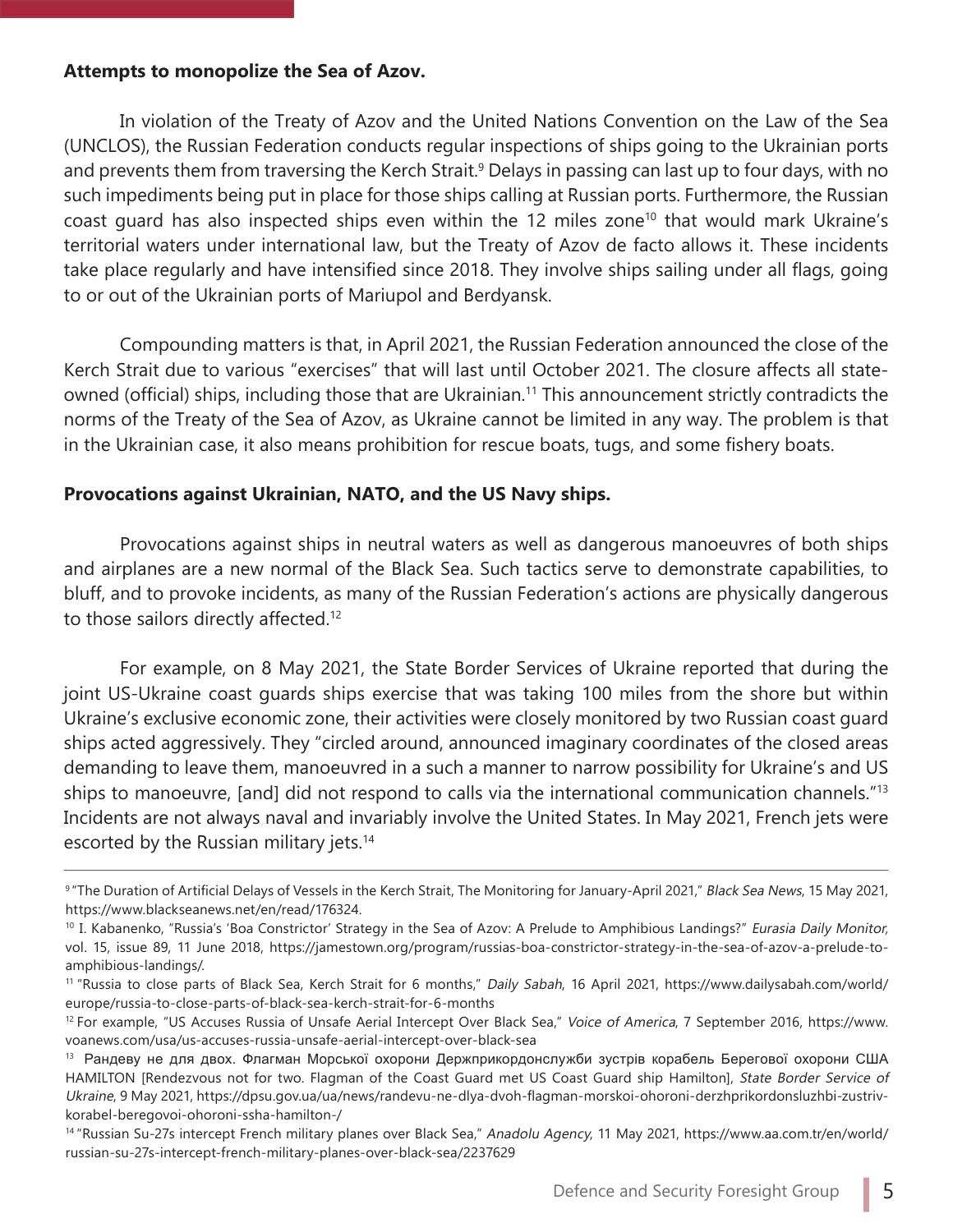In another case, in April 2021, high-ranking Russian representatives made a provocative statement about a possible US ships call to the Black Sea, declaring that "We warn the United States that it will be better for them to stay far away from Crimea and our Black Sea coast. It will be for their own good."15 Such statements are common against the NATO members' ships, especially those from the United States and the United Kingdom.

#### **"War of exercises": Manipulating international law in the maritime domain.**

The regular closure of the different sea areas for real or "fake" military exercises has been happening since 2014. In 2019-2020, there were times when about a quarter of the Black Sea was closed by Russian notifications.16 Another element is overlapping zones of exercises, so disturbing Ukrainian or international activities. Sea Breeze 2019 needed to change the exercises scenario due to such intentional overlap.<sup>17</sup> The June 2021 NAVTEX notifications sent by Ukraine and Russia demonstrate that it can be an issue again during Sea Breeze 2021 exercises in July. Yet another is how Russia introduces an excessive number of military forces to the Black Sea under the pretext of exercises. This happened in April 2021 when ten additional ships arrived but have not been withdrawn after the respective announcement.<sup>18</sup>

### **SCENARIOS**

#### **1. Turkish Ambiguity**

This scenario envisages negative developments, including Ankara's decision to prevent military ships of the non-Black Sea countries from passing Bosporus by invoking clauses of the Montreux Convention. This scenario can accompany the spin-off developments of the Istanbul canal construction, which is not covered by the Convention regulations. This scenario can happen if Turkey's relations deteriorate significantly with NATO allies amid warming relations with Moscow and personally between Erdogan and Putin.

This scenario envisions an increase in Russian activity in the Black Sea, including greater blocking of the routes to the Ukrainian ports and an attempt to get full control under the Ukrainian territorial waters around Crimea.

#### **2. A military build-up without a clear NATO strategy**

Under this scenario, which is the most realistic, all parties involved will try to maximize their military capabilities, which will lead to greater competition and militarization of the Black Sea region.

<sup>&</sup>lt;sup>15</sup> "Russia calls US an adversary, warns its warships to avoid Crimea," Reuters, 13 April 2021, https://www.reuters.com/world/europe/ russia-warns-us-warships-steer-clear-crimea-for-their-own-good-2021-04-13/.

<sup>16&</sup>quot;The «War of Exercises» in the Black Sea: A New Very Dangerous Stage that Cannot Be Ignored," Black Sea News, 30 August, 2020, https://www.blackseanews.net/en/read/167556.

<sup>&</sup>lt;sup>17</sup> "Navy commander says scenario of Sea Breeze 2019 changed due to Russia's actions," KyivPost, 2 July 2019, https://www.kyivpost. com/ukraine-politics/ukrainian-navy-commander-says-scenario-of-sea-breeze-2019-drills-changed-due-to-russias-actions.html.

<sup>&</sup>lt;sup>18</sup> Росія сконцентрувала велику групу кораблів і літаків в Криму. [Russian concentrated a big group of ships and airplanes in Crimea], BBC Ukraine, 20 April 2021, https://www.bbc.com/ukrainian/features-56820657.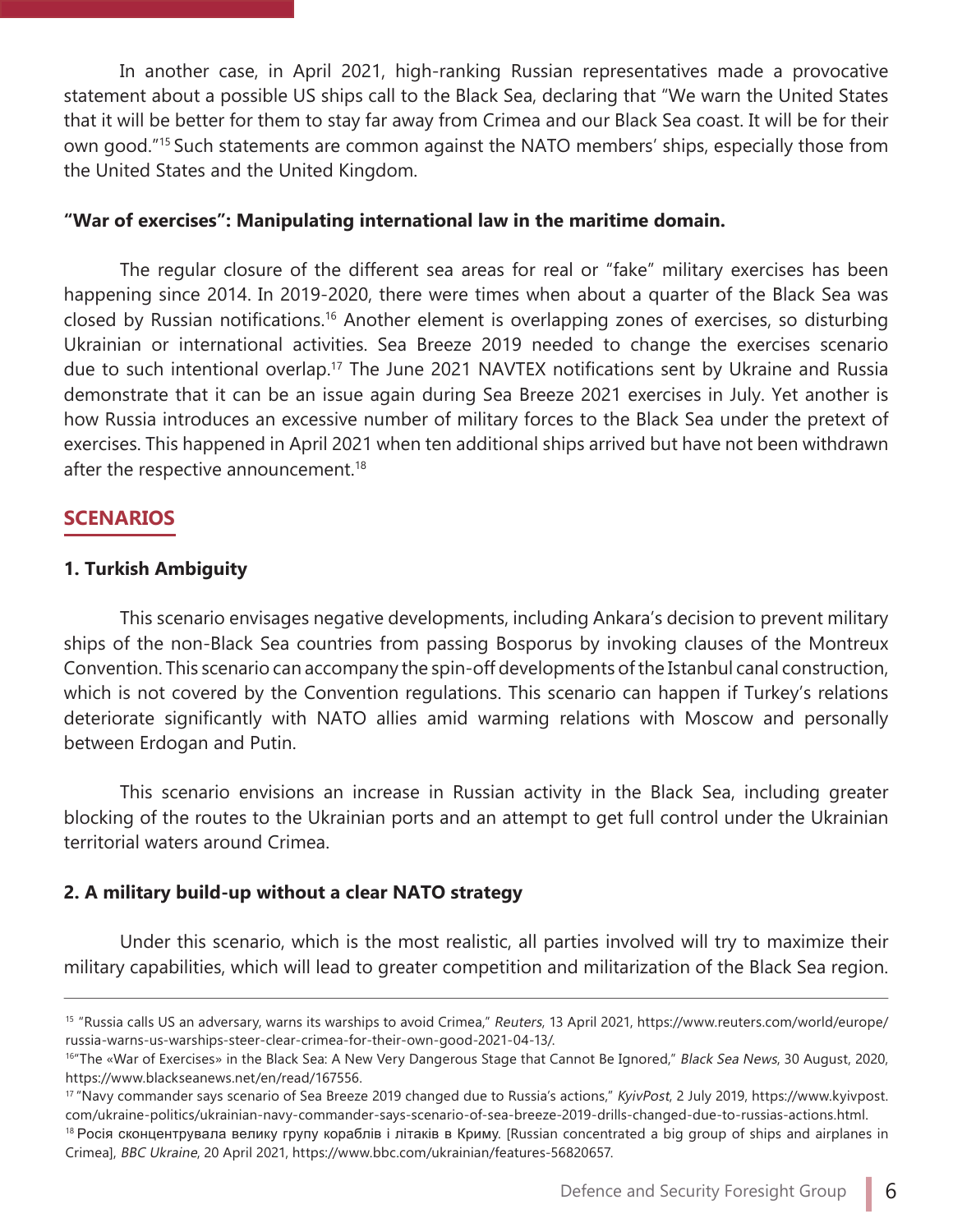Considering that the interests of parties involved are in conflict, we will see a decrease in regional security. At the same time, the process will accompany with intensified alliance-building to support competing powers in the Black Sea region. Such partnerships can involve the United States, the United Kingdom, Georgia, Romania, and Turkey, without implicating NATO.

The aggravating factors are an absence of the NATO Black Sea strategy and deficiency of the NATO's vision of itself as an integral part of the Black Sea. That is, NATO has an unfortunate tendency in thinking that Article 5 ceases being potentially applicable beyond the Romanian, Bulgaria, and Turkish coastline. It needs to see how the waters themselves are important to the alliance more generally. Otherwise, one may just as well conclude that NATO has a far more active policy towards Afghanistan than it does towards the Black Sea despite the positioning of three allies on that body of water.

Against this worsening context, the risk of incidents in the Black Sea region will increase, as well as possible provocations from the Russian side. Moscow will try not only to maximize its power but also guarantee greater geographical cover. The ambiguous position of Turkey as a NATO ally trying to secure good relations with Russia will be a point of contention.

### **3. NATO develops a Black Sea strategy**

Under this scenario, NATO will construct its clear vision of the Black Sea region, minimizing the effect of the previously-discussed misperceptions that the NATO perimeter does not include the Black Sea. It will involve developing capacities of both littoral member-states (i.e. Romania and Bulgaria) and aspirant countries, using all possibilities of the Enhanced Opportunity Partnership, of which Georgia and Ukraine are members. In this case, developing the NATO Black Sea Strategy is a must, as it will allow for the clear identification of threats, goals, and list of actions for the Alliance. The "Smart Defence" concept can become a new paradigm of NATO activities in the Black Sea region, which will allow better use of all capacities and formulation of effective, but not aggressive, defence.<sup>19</sup>

Under such a scenario, NATO also will secure its positions in the region by guaranteeing its presence and balance against Russia, even without additional ships from the non-Black Sea countries visiting the region (in case of a crisis).

### **RECOMMENDATIONS**

1. To develop the NATO Black Sea Strategy. In defining NATO's policy towards the region, two questions should be answered. Which countries to cover? And does it consider the Black Sea as a part of NATO or just as a neighbouring territory? These questions are important as the answers to them will influence the next steps of going about evaluating existing relations, threats, and challenges. Some could be securitized, others perhaps downgraded.

2. To increase the number of NATO ships patrolling, especially in the Eastern Black Sea. This could also involve expanding the number of allies participating in such a rotating presence in the

<sup>&</sup>lt;sup>19</sup> "Smart Defense," NATO Review Magazine, 2015, https://www.nato.int/docu/review/topics/en/smart-defence.htm.